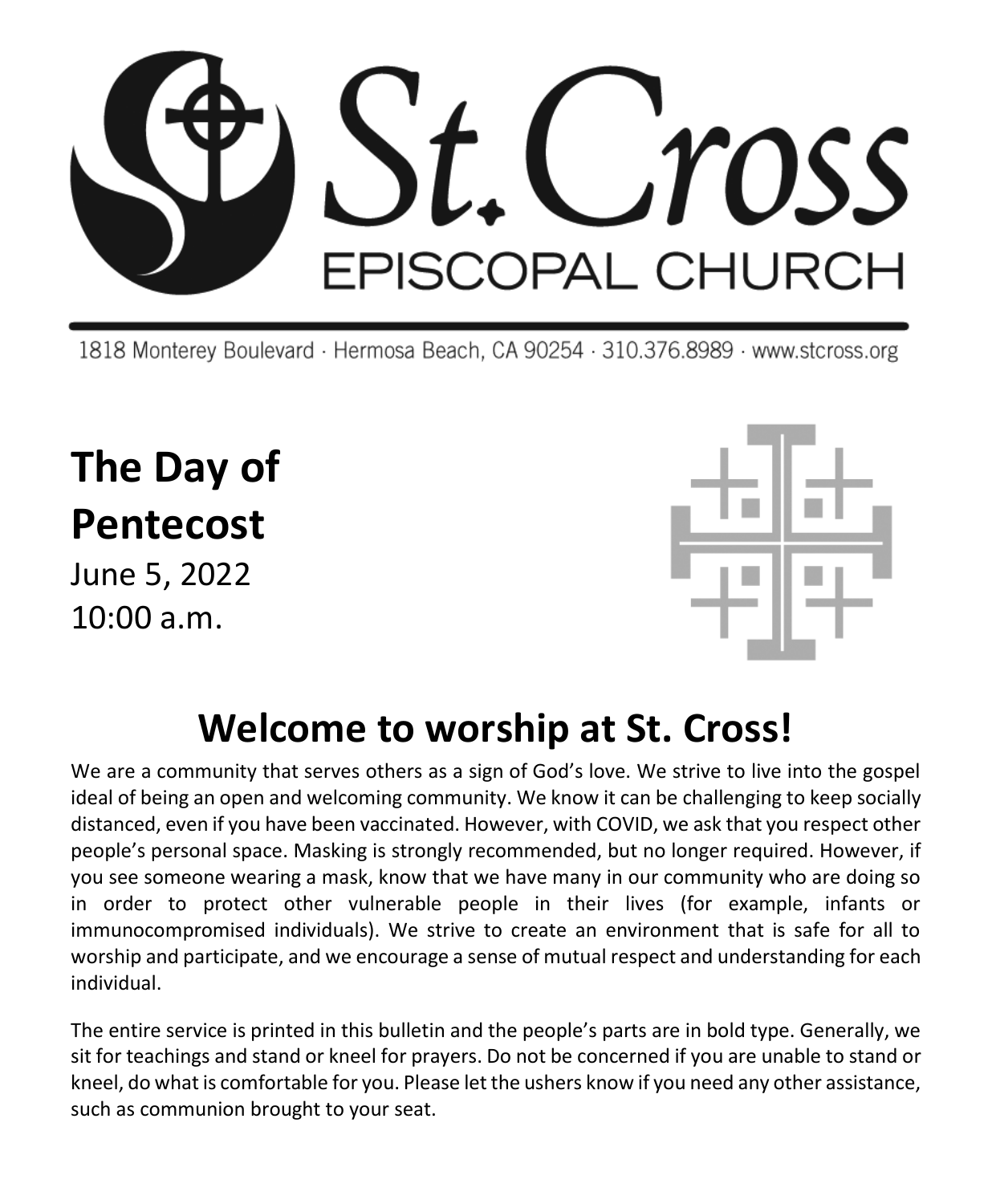## **Lessons and Sermon Notes**

*A few words on today's lessons about what you will hear, and what you will take with you through the week.*

Welcome to our parish on this fiftieth day of Easter. (The word "Pentecost" means fifty days.) Today we celebrate of the Lord's resurrection, ascension, and his sending the Holy Spirit. The presence of the Spirit in the Church continues Jesus' saving work into our own time. The presence of the Holy Spirit incorporates our lives into the risen life of Christ and makes us part of his Body. This is one of the four times in the year when Holy Baptism is particularly significant, for it is in baptism that we receive the Spirit and are made partakers in the resurrection life.

The reading from Acts is the account of the first Pentecost Day when the Holy Spirit empowered the infant Church to proclaim Jesus as Lord to all people. In the presence of people from many parts of the world, they spoke the Word to all.

We gather in Eucharist as people reborn by water and the Holy Spirit in baptism. Gifted with God's Spirit, we are sent to proclaim good news to every people and language and nation and to be built into a royal priesthood in Christ.

> From *The Rite Light: Reflections on the Sunday Readings and Seasons of the Church Year*. Copyright © 2007 by Michael W. Merriman. Church Publishing Incorporated, New York.

Music reprinted with permission under ONE LICENSE A-728083. All rights reserved.

*The altar flowers are given to the Glory of God: In honor of those being baptized today: Katherine, Lucas, and Mila by the people of St. Cross, and the Albitz family.*

*If you would like to make a flower dedication, please go to www.stcross.org/flowers*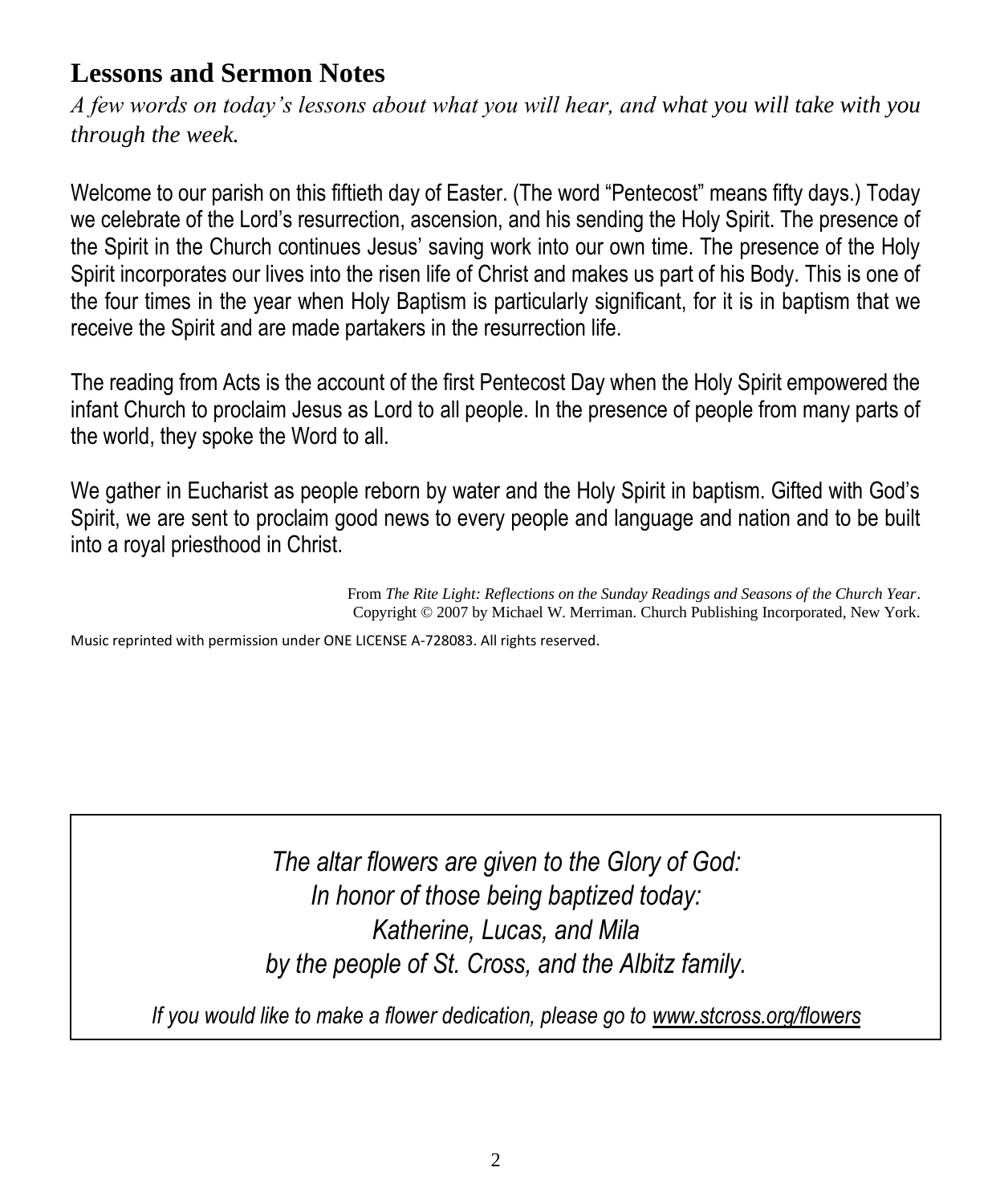**Prelude** *Fantasia on "Come, holy Ghost"* Roger C. Wilson

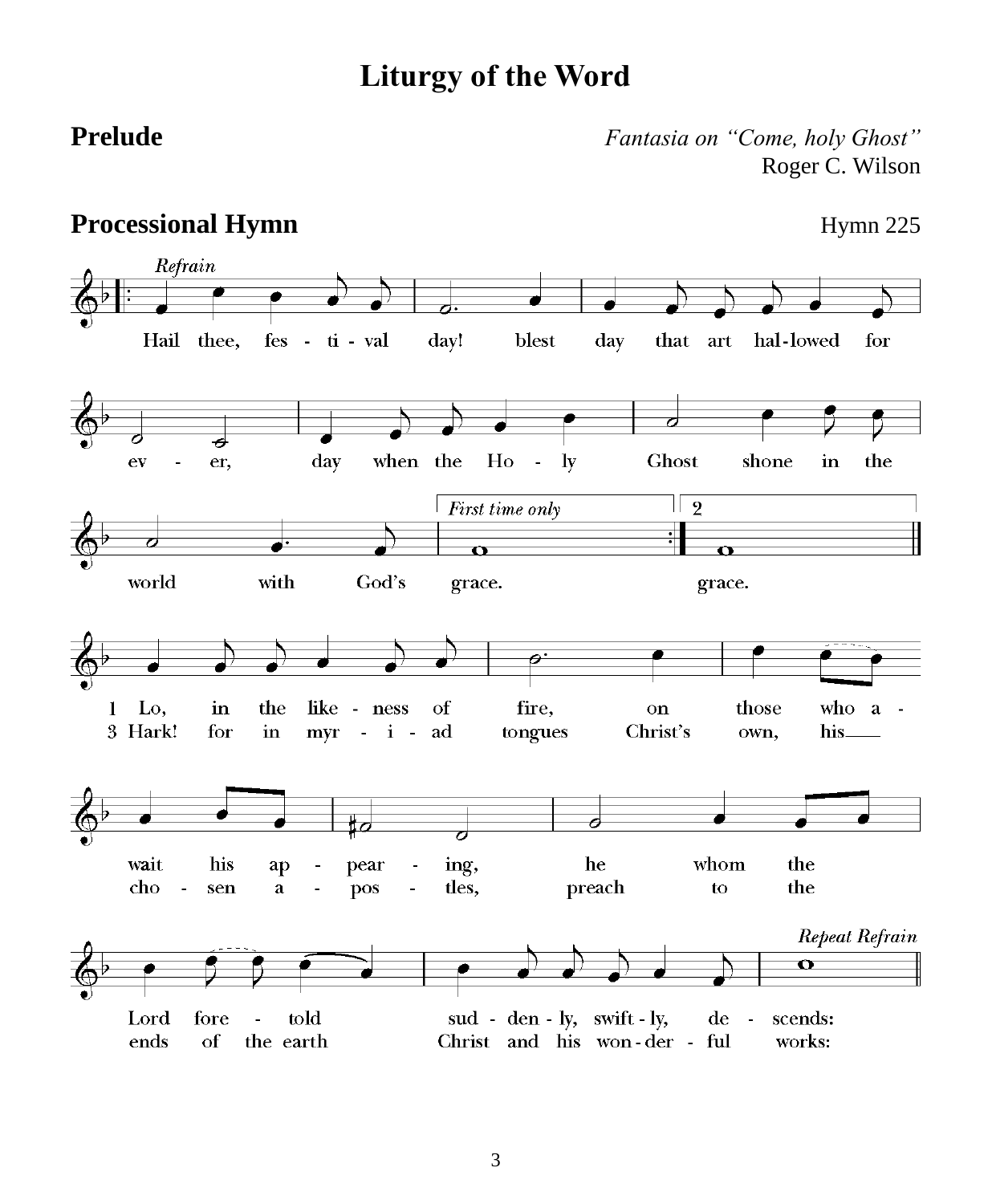

Words: Venantius Honorius Fortunatus (540?-600?); tr. English Hymnal, 1906, alt. Music: Salve festa dies, Ralph Vaughan Williams (1872-1958)

## **Opening Acclamation and Collect for Purity**

*Please stand as the ministers enter the church.*

| Celebrant | Alleluia. Christ is risen!          |
|-----------|-------------------------------------|
| People    | The Lord is risen indeed. Alleluia! |

#### *Celebrant and People together say*

**Almighty God, to you all hearts are open, all desires known, and from you no secrets are hid: Cleanse the thoughts of our hearts by the inspiration of your Holy Spirit, that we may perfectly love you, and worthily magnify your holy Name; through Christ our Lord. Amen**

## **Collect of the Day**

| Celebrant | The Lord be with you. |
|-----------|-----------------------|
| People    | And also with you.    |
| Celebrant | Let us pray.          |

Almighty God, on this day you opened the way of eternal life to every race and nation by the promised gift of your Holy Spirit: Shed abroad this gift throughout the world by the preaching of the Gospel, that it may reach to the ends of the earth; through Jesus Christ our Lord, who lives and reigns with you, in the unity of the Holy Spirit, one God, for ever and ever. **Amen.**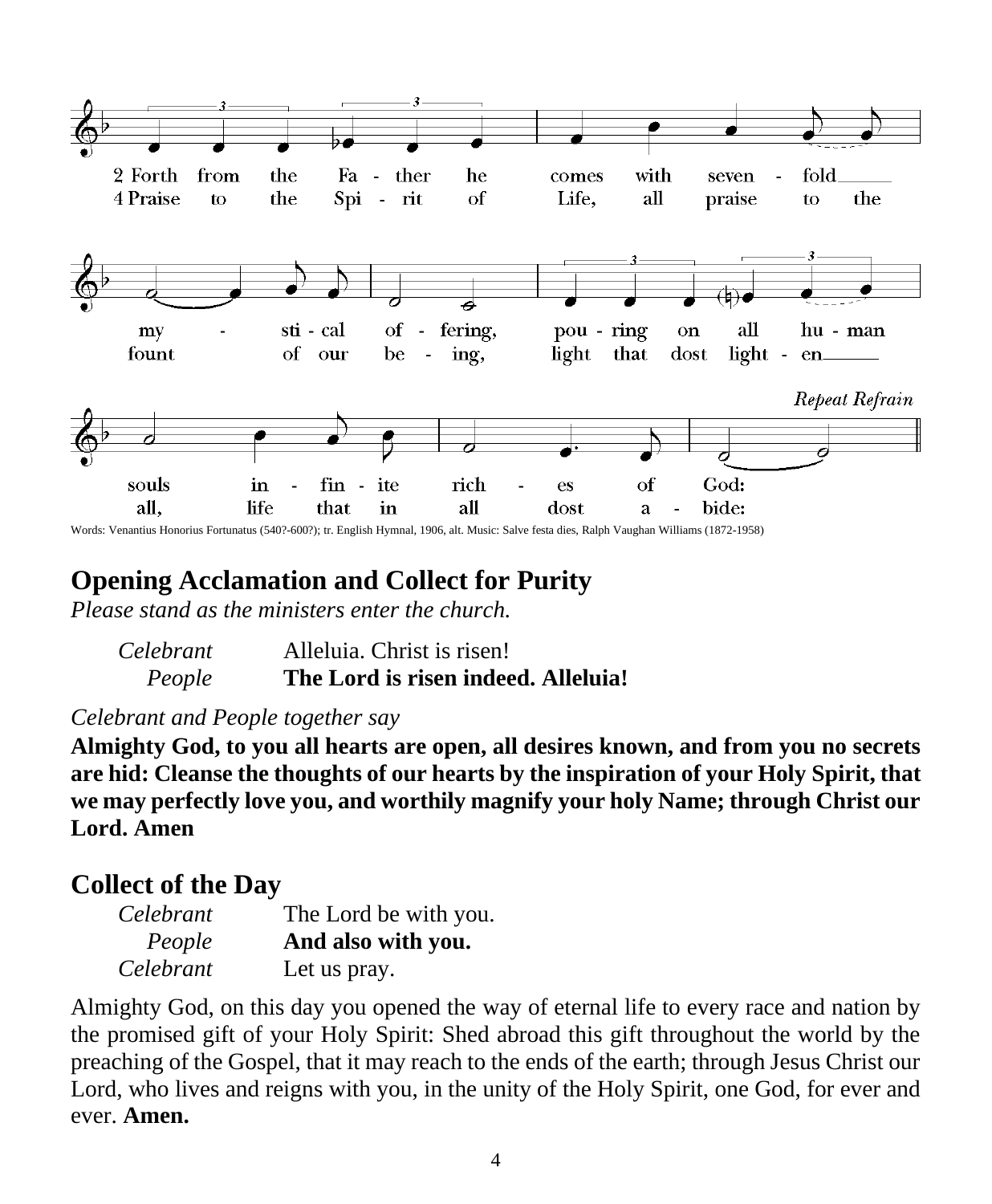## **First Lesson** Acts 2:1-21

When the day of Pentecost had come, the disciples were all together in one place. And suddenly from heaven there came a sound like the rush of a violent wind, and it filled the entire house where they were sitting. Divided tongues, as of fire, appeared among them, and a tongue rested on each of them. All of them were filled with the Holy Spirit and began to speak in other languages, as the Spirit gave them ability.

Now there were devout Jews from every nation under heaven living in Jerusalem. And at this sound the crowd gathered and was bewildered, because each one heard them speaking in the native language of each. Amazed and astonished, they asked, "Are not all these who are speaking Galileans? And how is it that we hear, each of us, in our own native language? Parthians, Medes, Elamites, and residents of Mesopotamia, Judea and Cappadocia, Pontus and Asia, Phrygia and Pamphylia, Egypt and the parts of Libya belonging to Cyrene, and visitors from Rome, both Jews and proselytes, Cretans and Arabs-- in our own languages we hear them speaking about God's deeds of power." All were amazed and perplexed, saying to one another, "What does this mean?" But others sneered and said, "They are filled with new wine."

But Peter, standing with the eleven, raised his voice and addressed them, "Men of Judea and all who live in Jerusalem, let this be known to you, and listen to what I say. Indeed, these are not drunk, as you suppose, for it is only nine o'clock in the morning. No, this is what was spoken through the prophet Joel:

`In the last days it will be, God declares, that I will pour out my Spirit upon all flesh, and your sons and your daughters shall prophesy, and your young men shall see visions, and your old men shall dream dreams. Even upon my slaves, both men and women, in those days I will pour out my Spirit; and they shall prophesy. And I will show portents in the heaven above and signs on the earth below, blood, and fire, and smoky mist. The sun shall be turned to darkness and the moon to blood, before the coming of the Lord's great and glorious day. Then everyone who calls on the name of the Lord shall be saved.' "

| Lector | The Word of the Lord. |
|--------|-----------------------|
| People | Thanks be to God.     |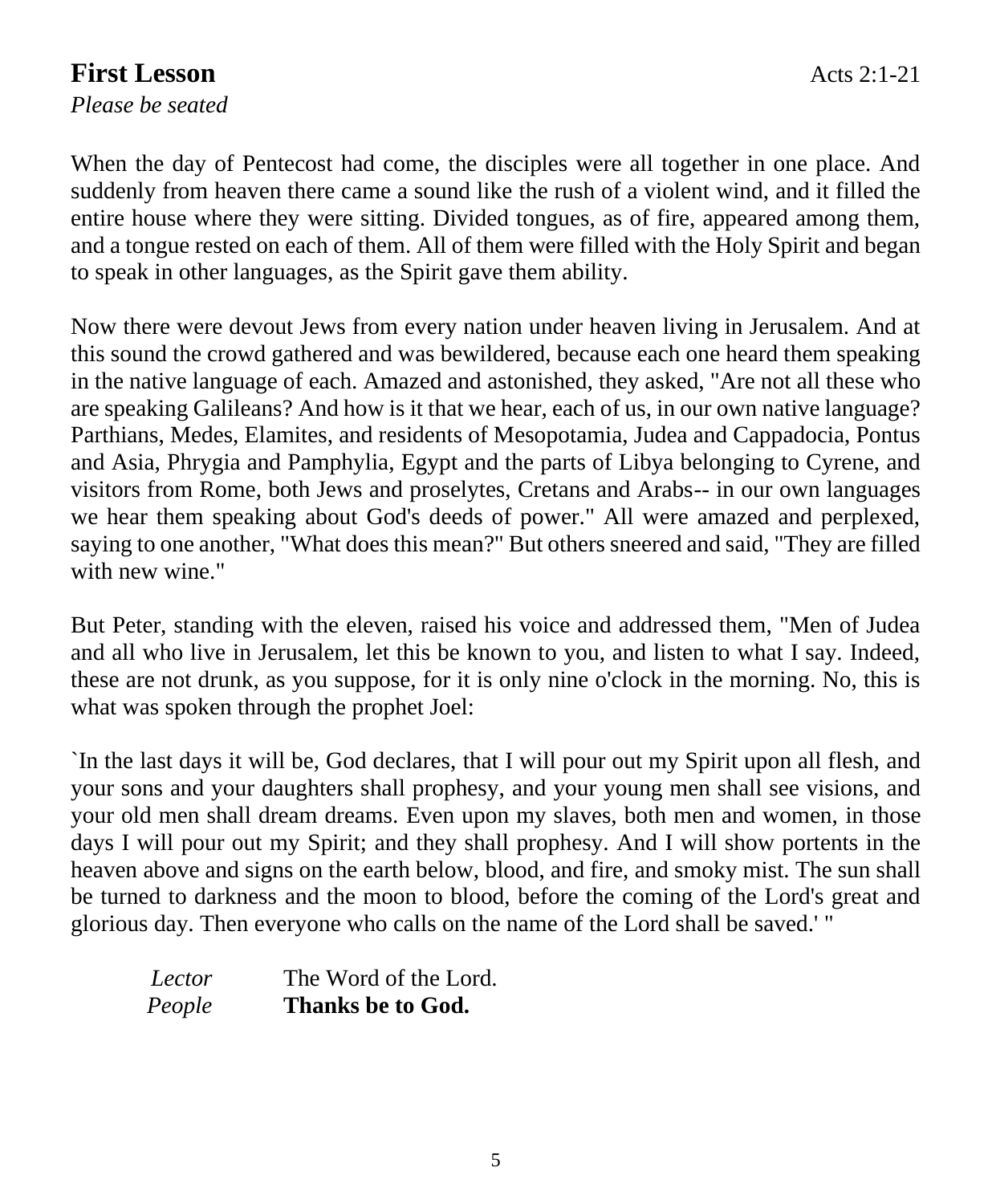**Psalm 104:25-35, 37**



**O Lord, how manifold are your / works! in wisdom you have made them all; the earth is full of your / creatures. Yonder is the great and wide sea with its living things too many to / number, creatures both small and / great.**

**There move the ships, and there is that Le- / viathan, which you have made for the / sport of it. All of them look to / you to give them their food in due / season.**

**You give it to them; they / gather it; you open your hand, and they are filled with good / things. You hide your face, and they are / terrified; you take away their breath, and they die and return to their / dust.**

**You send forth your Spirit, and they are cre- / ated; and so you renew the face of the / earth. May the glory of the Lord endure for- / ever; may the Lord rejoice in all his / works.**

**He looks at the earth and it / trembles; he touches the mountains and they / smoke. I will sing to the Lord as long as I / live; I will praise my God while I have my / being.**

**May these words of mine / please him; I will rejoice in the / Lord. Bless the Lord, O my / soul. Halle- / lujah!**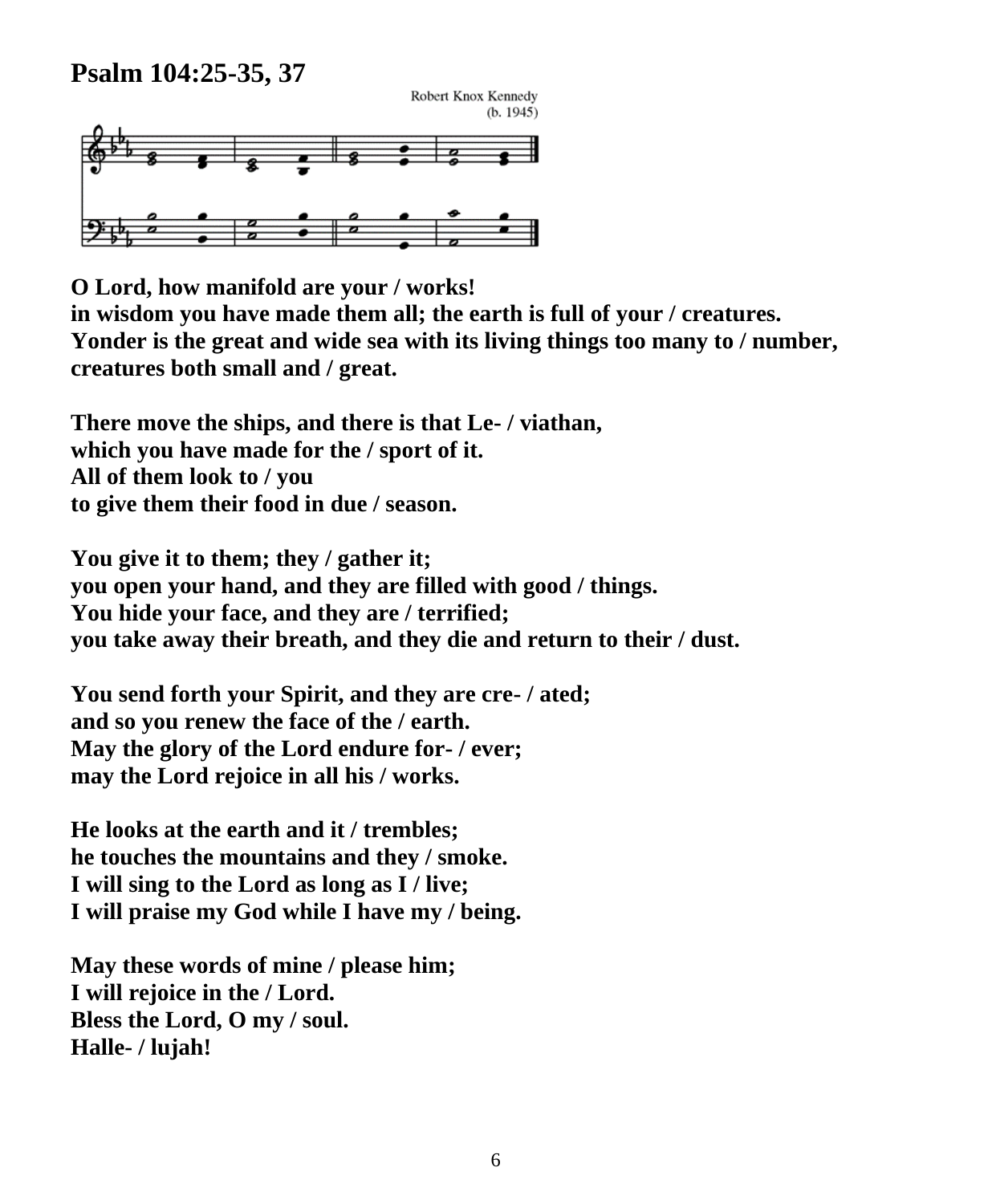#### **Gospel** John 15:26-27; 16:4b-15

*Please stand and face the gospel book. It is customary to make a small cross on one's forehead, lips, and heart at the opening acclamation as a sign that we keep the gospel ever in our minds, on our lips, and in our hearts.*

#### *Deacon* The Holy Gospel of our Lord Jesus Christ according to John. *People* **Glory to you, Lord Christ.**

Jesus said to his disciples, "When the Advocate comes, whom I will send to you from the Father, the Spirit of truth who comes from the Father, he will testify on my behalf. You also are to testify because you have been with me from the beginning.

"I did not say these things to you from the beginning, because I was with you. But now I am going to him who sent me; yet none of you asks me, 'Where are you going?' But because I have said these things to you, sorrow has filled your hearts. Nevertheless I tell you the truth: it is to your advantage that I go away, for if I do not go away, the Advocate will not come to you; but if I go, I will send him to you. And when he comes, he will prove the world wrong about sin and righteousness and judgment: about sin, because they do not believe in me; about righteousness, because I am going to the Father and you will see me no longer; about judgment, because the ruler of this world has been condemned.

"I still have many things to say to you, but you cannot bear them now. When the Spirit of truth comes, he will guide you into all the truth; for he will not speak on his own, but will speak whatever he hears, and he will declare to you the things that are to come. He will glorify me, because he will take what is mine and declare it to you. All that the Father has is mine. For this reason I said that he will take what is mine and declare it to you.

| Deacon | The Gospel of the Lord.     |
|--------|-----------------------------|
| People | Praise to you, Lord Christ. |

**Sermon** The Rev. Stephen Smith

*Following the sermon a time of silence for private meditation is observed.*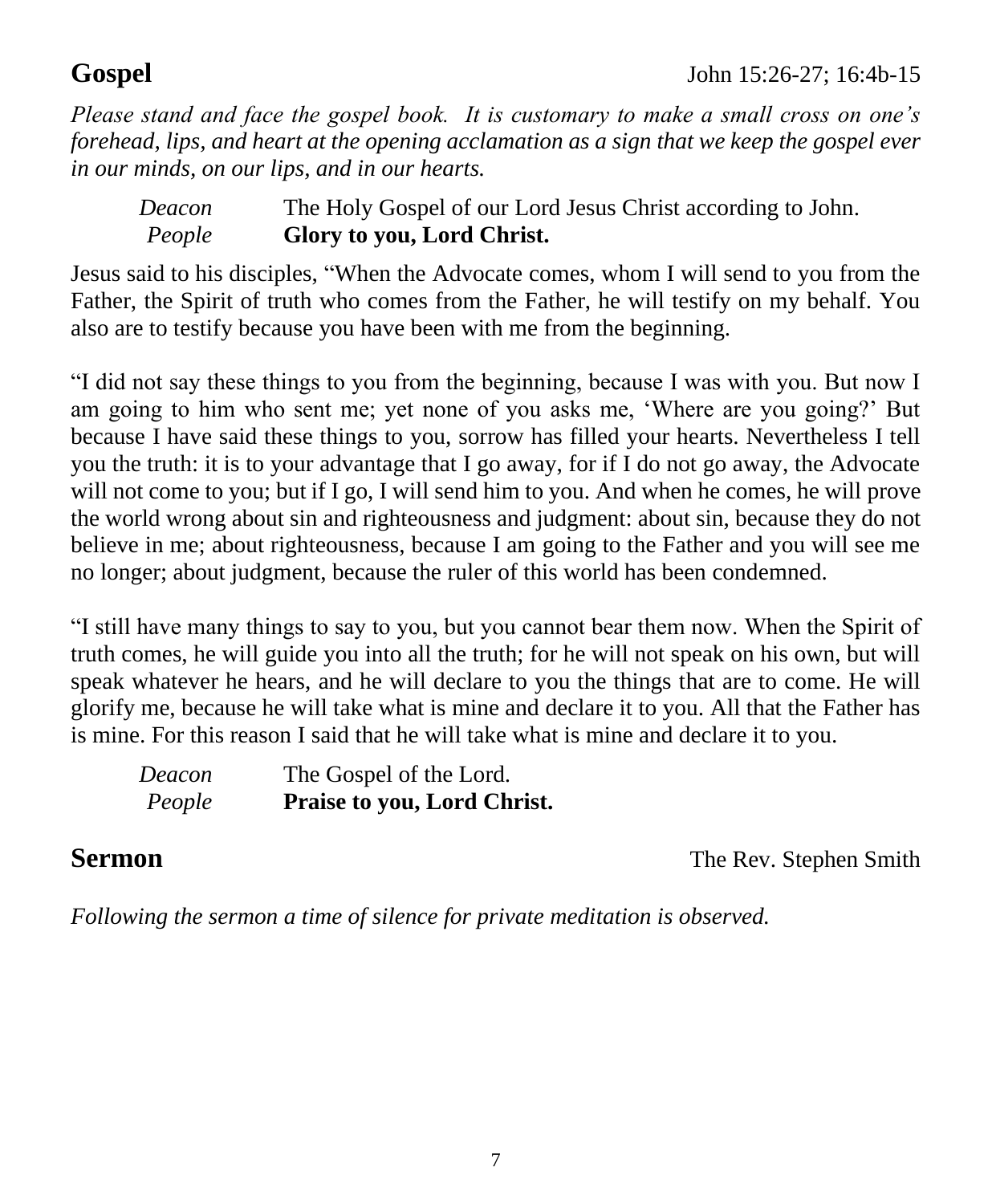**Procession to the Font** Hymn LEVAS 221



Words: Traditional Music: Negro Spiritual; arr. Horace Clarence Boyer (b. 1935)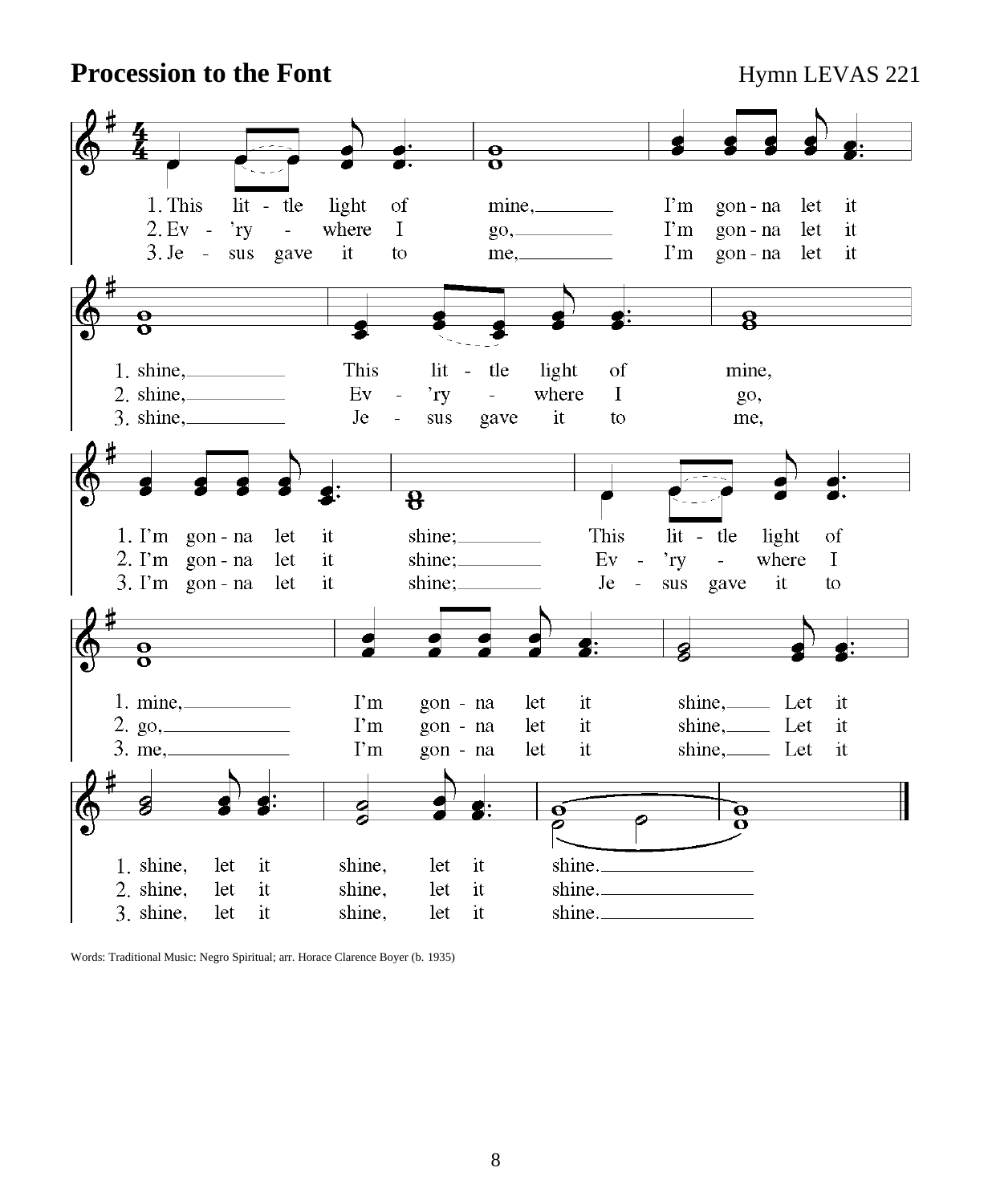*Our service continues with the Baptismal Section, which can be found in the blue Book of Common Prayer (BCP) in your pews.*

| <b>Presentation and Examination of Candidates</b> | BCP, p. 301 |
|---------------------------------------------------|-------------|
| <b>Baptismal Covenant</b>                         | BCP, p. 304 |
| <b>Prayers for the Candidates</b>                 | BCP, p. 305 |
| <b>The Baptism</b>                                | BCP, p. 307 |
|                                                   |             |

## **Peace**

*All stand as you are able.*

| Celebrant | The peace of the Lord be always with you. |
|-----------|-------------------------------------------|
| People    | And also with you.                        |

*Please greet one another in the name of Christ by remaining by your pew and offering a gesture of peace to your neighbors.*

## **Announcements**

*Announcements are made at this time.*

# **Liturgy of the Table**

## **Offertory Sentence**

#### *Celebrant*

Let us give thanks, by which we offer to God an acceptable worship with reverence and awe; for indeed our God is a consuming fire. *Hebrews 12:28-29*

*During the setting of the table a collection is taken online at www.stcross.org/give or has been given in person, to support the life and ministry of St. Cross.*

**Offertory Anthem** *Spirit of God, descend upon my heart* Kenneth Jennings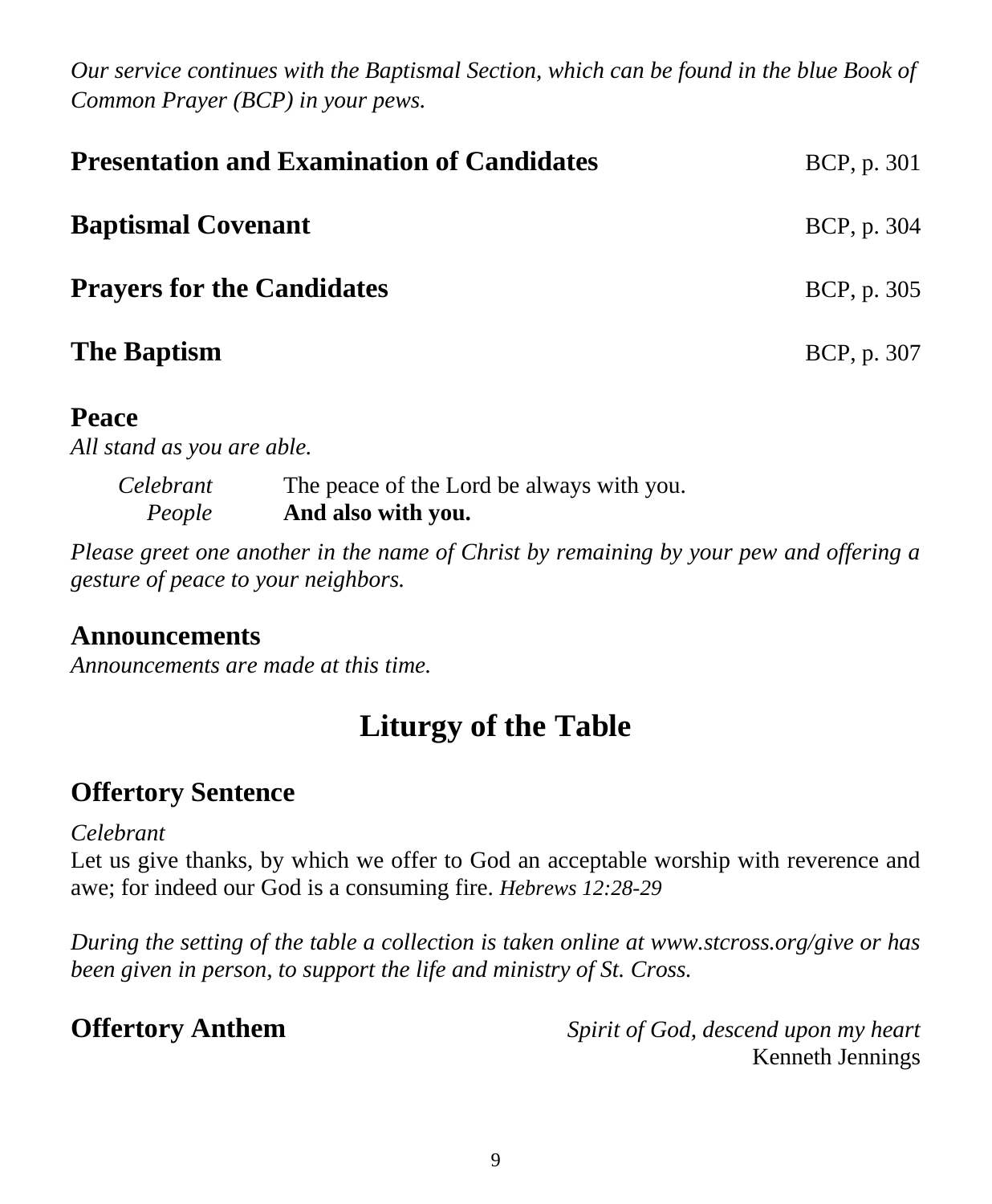**Presentation Hymn** 516



Words: Bianco da Siena (d. 1434?); tr. Richard Frederick Littledale (1833-1890), alt. Music: Down Ampney, Ralph Vaughan Williams (1872-1958)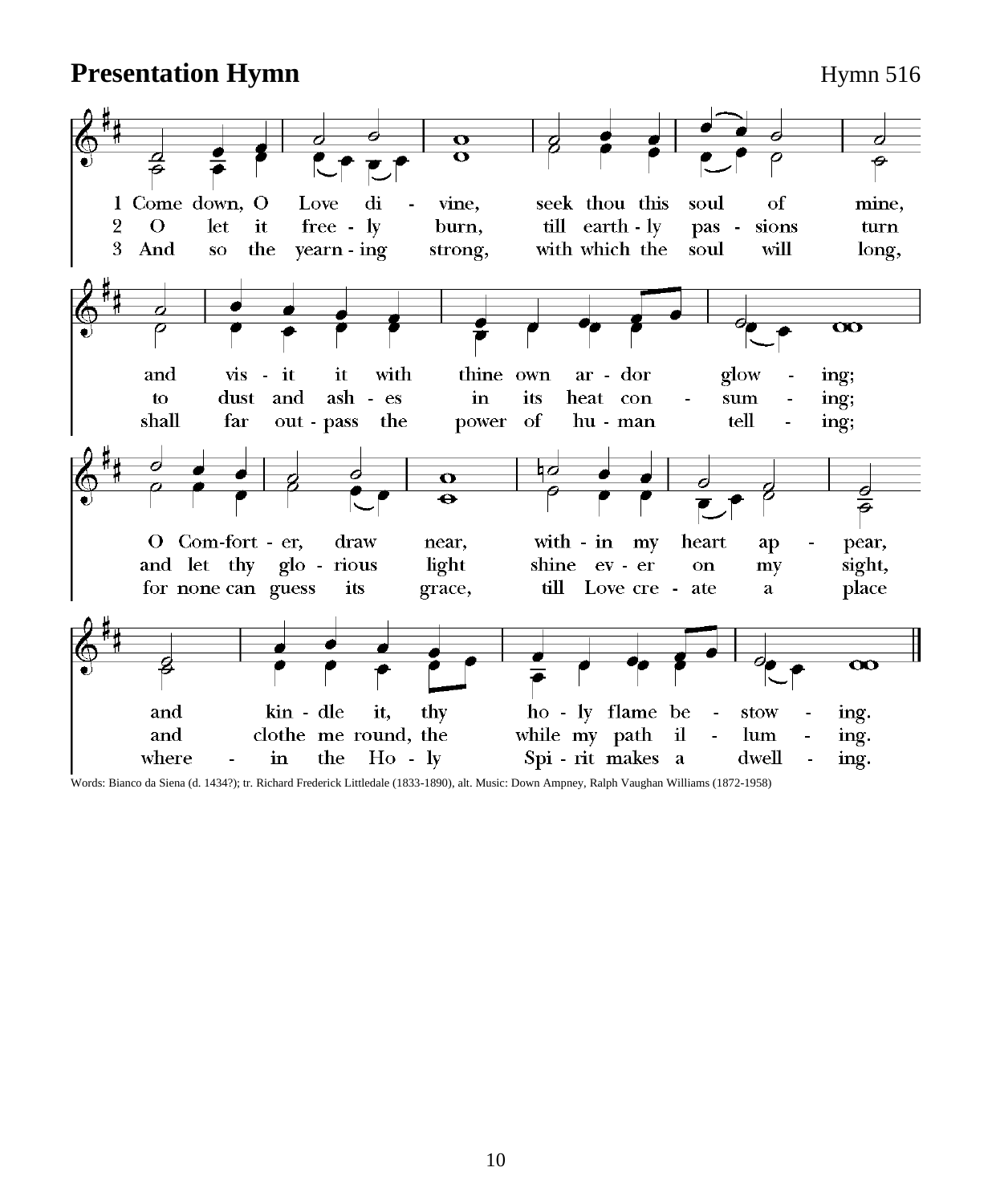## **Great Thanksgiving**

*The People remain standing.*

| Celebrant | The Lord be with you.                      |
|-----------|--------------------------------------------|
| People    | And also with you.                         |
| Celebrant | Lift up your hearts.                       |
| People    | We lift them to the Lord.                  |
| Celebrant | Let us give thanks to the Lord our God.    |
| People    | It is right to give God thanks and praise. |

#### *The Celebrant proceeds*

God of all power, Ruler of the Universe, you are worthy of glory and praise. **Glory to you for ever and ever.**

At your command all things came to be: the vast expanse of interstellar space, galaxies, suns, the planets in their courses, and this fragile earth, our island home. **By your will they were created and have their being.**

From the primal elements you brought forth the human race, and blessed us with memory, reason, and skill. You made us the rulers of creation. But we turned against you, and betrayed your trust; and we turned against one another.

**Have mercy, Lord, for we are sinners in your sight.**

Again and again, you called us to return. Through prophets and sages you revealed your righteous Law. And in the fullness of time you sent your only Son, born of a woman, to fulfill your Law, to open for us the way of freedom and peace. **By his blood, he reconciled us. By his wounds, we are healed.**

And therefore we praise you, joining with the heavenly chorus, with prophets, apostles, and martyrs, and with all those in every generation who have looked to you in hope, to proclaim with them your glory, in their unending hymn: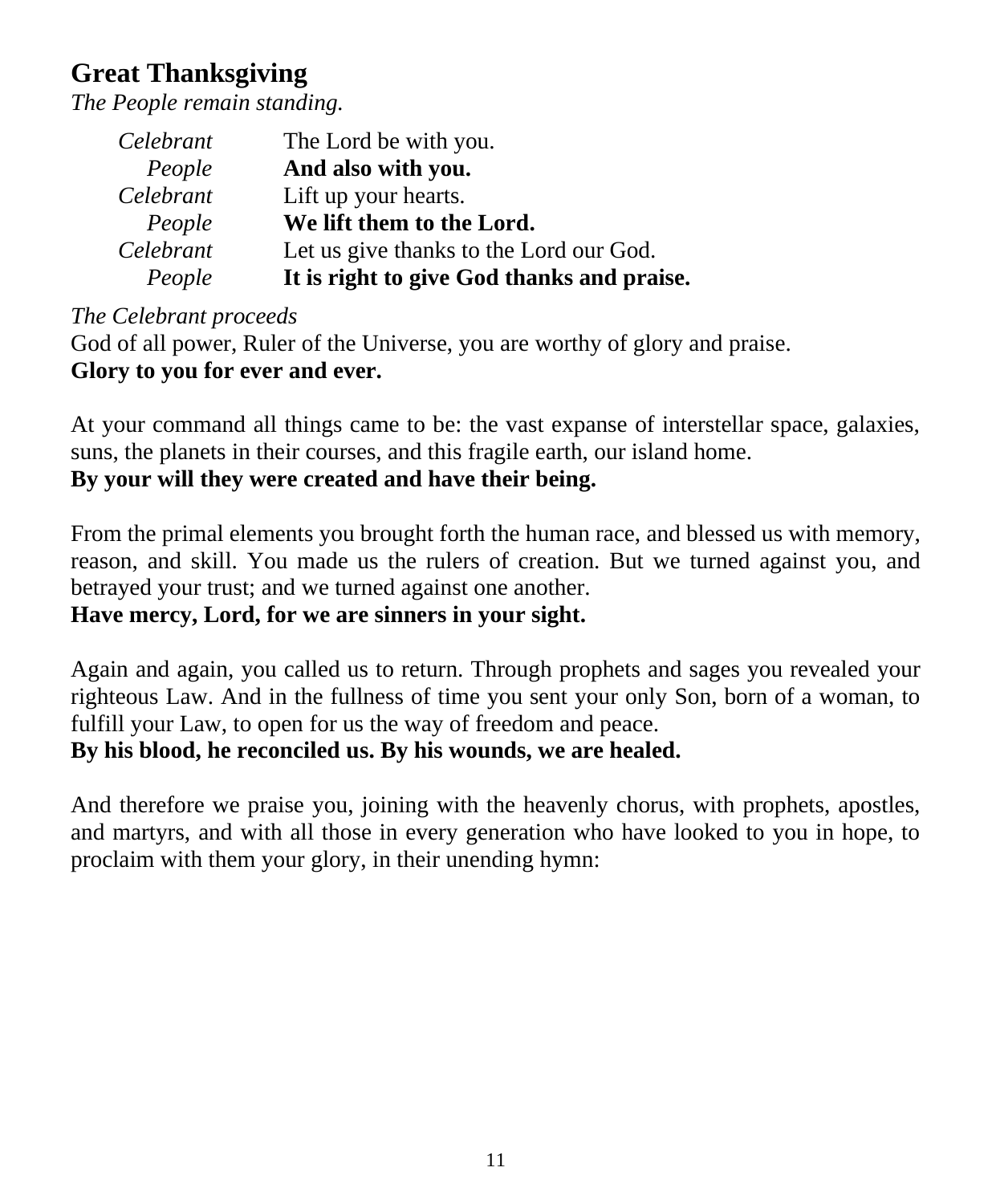**Sanctus**



#### *The People stand or kneel and the Celebrant continues*

And so, Father, we who have been redeemed by him, and made a new people by water and the Spirit, now bring before you these gifts. Sanctify them by your Holy Spirit to be the Body and Blood of Jesus Christ our Lord.

On the night he was betrayed he took bread, said the blessing, broke the bread, and gave it to his friends, and said, "Take, eat: This is my Body, which is given for you. Do this for the remembrance of me."

After supper, he took the cup of wine, gave thanks, and said, "Drink this, all of you: This is my Blood of the new Covenant, which is shed for you and for all for the forgiveness of sins. Whenever you drink it, do this for the remembrance of me."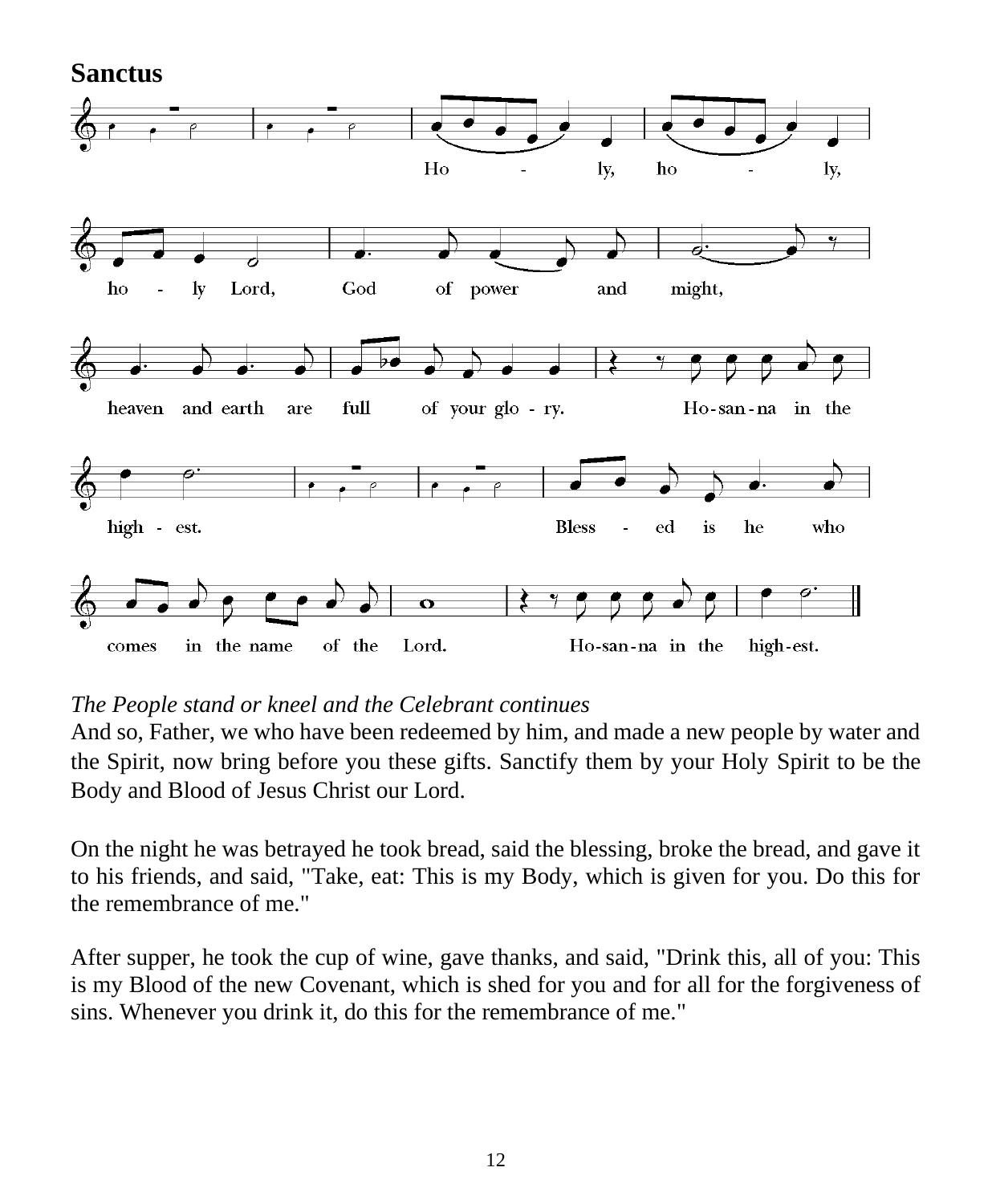Remembering now his work of redemption, and offering to you this sacrifice of thanksgiving,

### **We celebrate his death and resurrection, as we await the day of his coming.**

Lord God of our Fathers: God of Abraham and Sarah and Hagar, Isaac and Rebekah, Jacob and Leah and Rachel; God and Father of our Lord Jesus Christ: Open our eyes to see your hand at work in the world about us. Deliver us from the presumption of coming to this Table for solace only, and not for strength; for pardon only, and not for renewal. Let the grace of this Holy Communion make us one body, one spirit in Christ, that we may worthily serve the world in his name.

## **Risen Lord, be known to us in the breaking of the Bread.**

Accept these prayers and praises, Father, through Jesus Christ our great High Priest, to whom, with you and the Holy Spirit, your Church gives honor, glory, and worship, from generation to generation. **AMEN.**

## **The Lord's Prayer**

#### *Celebrant*

And now, as our Savior Christ has taught us, we are bold to say,

### *People and Celebrant say together*

**Our Father, who art in heaven, hallowed be thy Name, thy kingdom come, thy will be done, on earth as it is in heaven. Give us this day our daily bread. And forgive us our trespasses, as we forgive those who trespass against us. And lead us not into temptation but deliver us from evil. For thine is the kingdom, and the power, and the glory, for ever and ever. Amen.**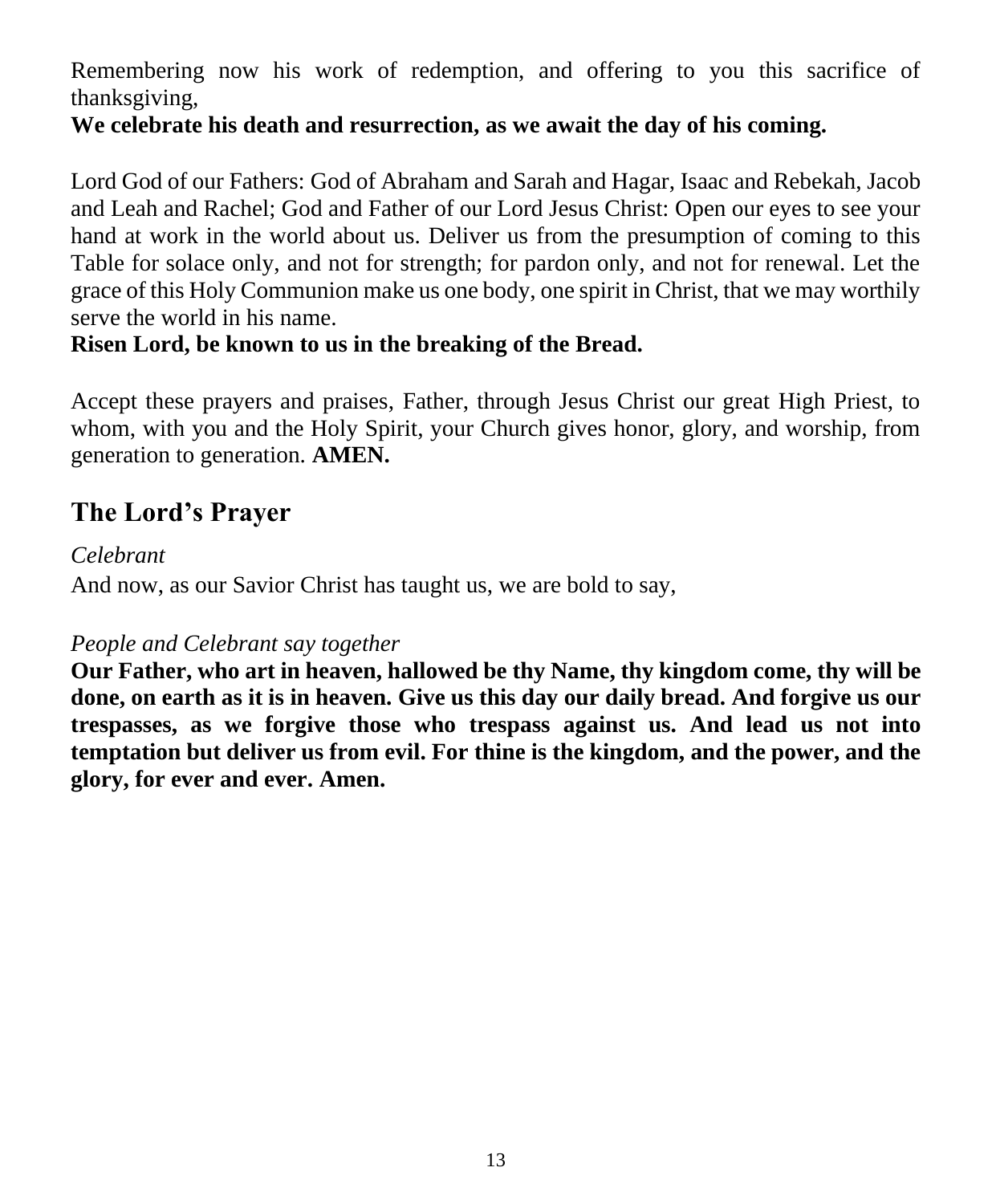

## **Invitation to Communion**

*Celebrant*

The gifts of God for the people of God.

*At St. Cross all who come in faith, seeking deeper knowledge and love of Jesus Christ are welcome to receive Holy Communion. Come forward as directed by the ushers. You may have communion brought to your seat by notifying the usher. After receiving the bread (wafer), you may choose to hold the bread in your hand and have the eucharistic minister intinct (dip) the bread in the wine for you and place the sacrament back in your hand, you may consume the bread first, then sip from the chalice, or you may touch the chalice as a sign of receiving the sacrament. If you would prefer not to receive either the bread or the wine, cross your arms over your chest and the Priest will offer a blessing. Gluten free bread is offered upon request. Babies and children of any age are welcome to receive communion. If you have any questions or concerns about receiving Holy Communion please feel free to contact one of the clergy.*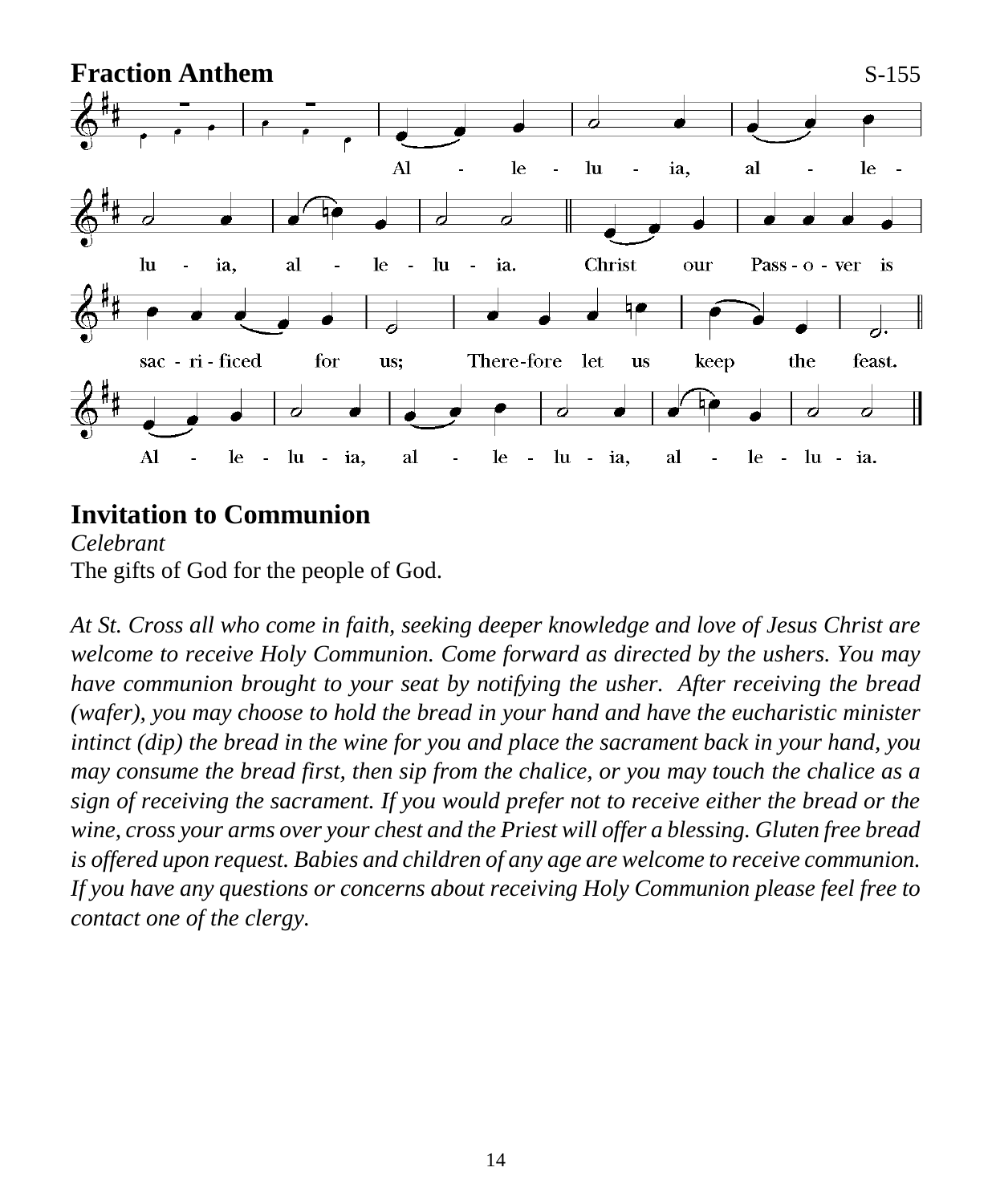**Communion Music** Hymn 513



Words:Carl P. Daw, Jr. (b. 1944) Music: Bridegroom, Peter Cutts (b. 1937)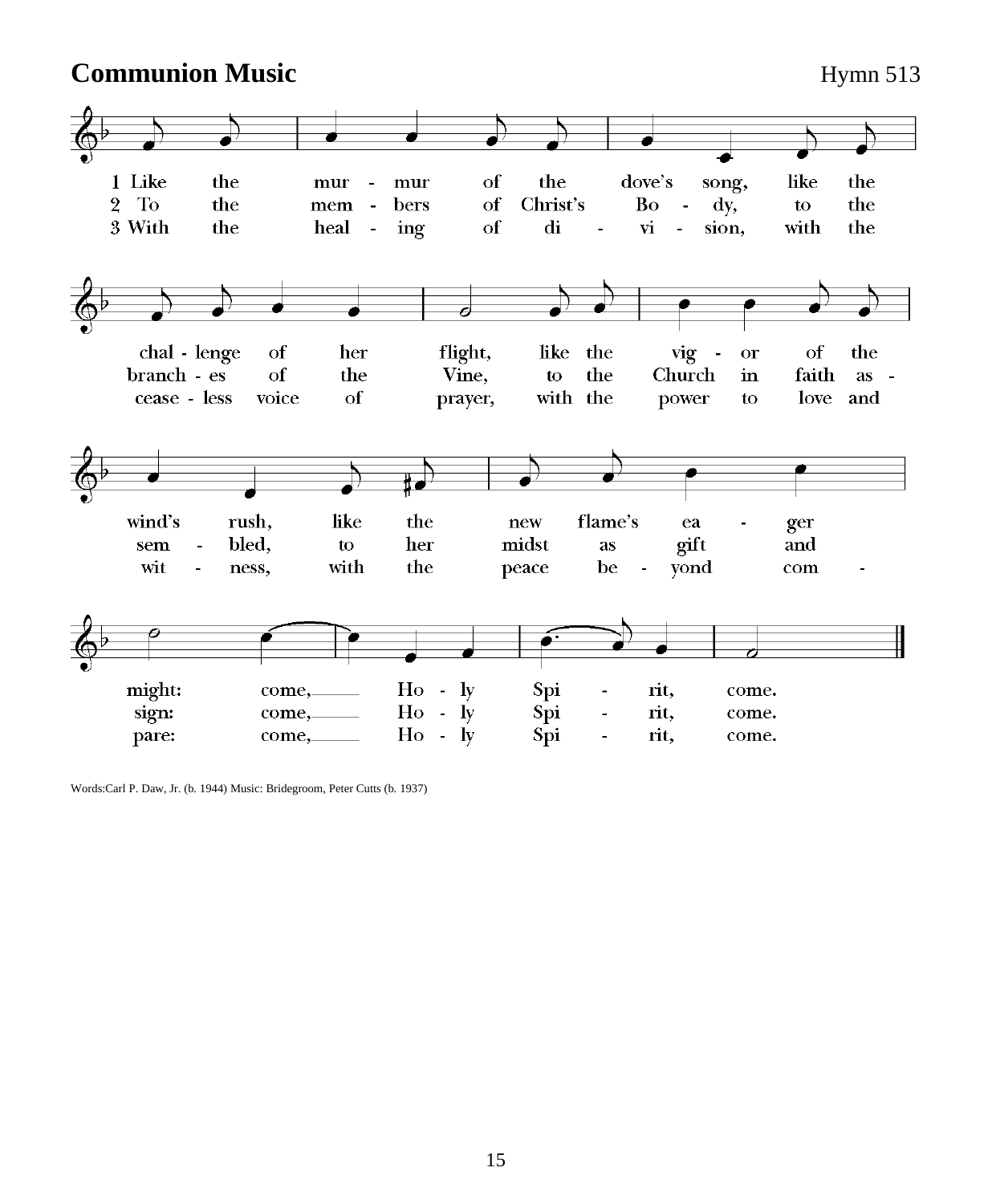## **Post Communion Prayer**

*After Communion, the People stand or kneel as they are able and the Celebrant says* Let us pray.

#### *People and Celebrant*

**God of abundance, you have fed us with the bread of life and cup of salvation; you have united us with Christ and one another; and you have made us one with all your people in heaven and on earth. Now send us forth in the power of your Spirit, that we may proclaim your redeeming love to the world and continue for ever in the risen life of Christ our Savior. Amen.**

## **Blessing**

#### *The priest blesses the people*

May the spirit of truth lead you into all truth, giving you grace to confess that Jesus Christ is Lord, and to proclaim the wonderful works of God; and the blessing of God Almighty, the Father, the Son, and the Holy Spirit, be among you, and remain with you always. **Amen.**

## **Closing Hymn** 506

| 1                       | Praise<br>- Spi - rit<br>the     | in<br>tion,<br>$cre - a$<br>$\blacksquare$                | breath<br>of God, life's                             |
|-------------------------|----------------------------------|-----------------------------------------------------------|------------------------------------------------------|
| $\overline{2}$          | Praise<br>Spi - rit,<br>the      | close<br>com - pan<br>ion<br>$\qquad \qquad \blacksquare$ | of<br>our in - most                                  |
| $\frac{3}{2}$           | Praise<br>the                    | Spi - rit, who en - light<br>ened<br>$\sim$               | priests<br>and pro - phets                           |
| $\overline{4}$          | Tell<br>$\sigma f$               | how the a - scend - ed<br>Je<br>sus<br>$\blacksquare$     | armed<br>- peo - ple<br>$\mathbf{a}$                 |
| $\mathbf 5$             | Pray<br>we then,                 | Lord the<br>Spi<br>$\mathbf{O}$<br>rit,<br>$\blacksquare$ | our lives<br>de -<br><b>on</b>                       |
| 6                       | Praise,<br>O praise the          | Spi<br>$Ho - ly$<br>rit,<br>$\overline{\phantom{a}}$      | the Fa - ther,<br>praise                             |
|                         |                                  |                                                           |                                                      |
| 1                       | or - $i$ - $\sin$                | Spi<br>$\text{mov - ing}$<br>rit,<br>$\sim$               | the<br>on<br>wa<br>ters,<br>$\overline{\phantom{a}}$ |
| $\overline{2}$          | thoughts and ways;               | show - $ing$ us<br>who,<br>in                             | God's<br>ders,<br>won<br>$\overline{\phantom{a}}$    |
| $\overline{3}$          | with<br>the<br>word;             | his<br>be - hind<br>truth<br>the                          | the<br>doms<br><b>WIS</b><br>÷.                      |
| $\overline{\mathbf{4}}$ | his<br>for<br>own:               | hun - dred men<br>how<br>a                                | and<br>WO.<br>men<br>٠                               |
| 5                       | $\mathbf{in}$<br>might;<br>scend | your flame break out<br>let                               | with $-$ in<br>us,                                   |
| 6                       | Word,<br>praise<br>the           | and Truth, and In - spi - ra<br>Source,                   | tion,<br>$\blacksquare$                              |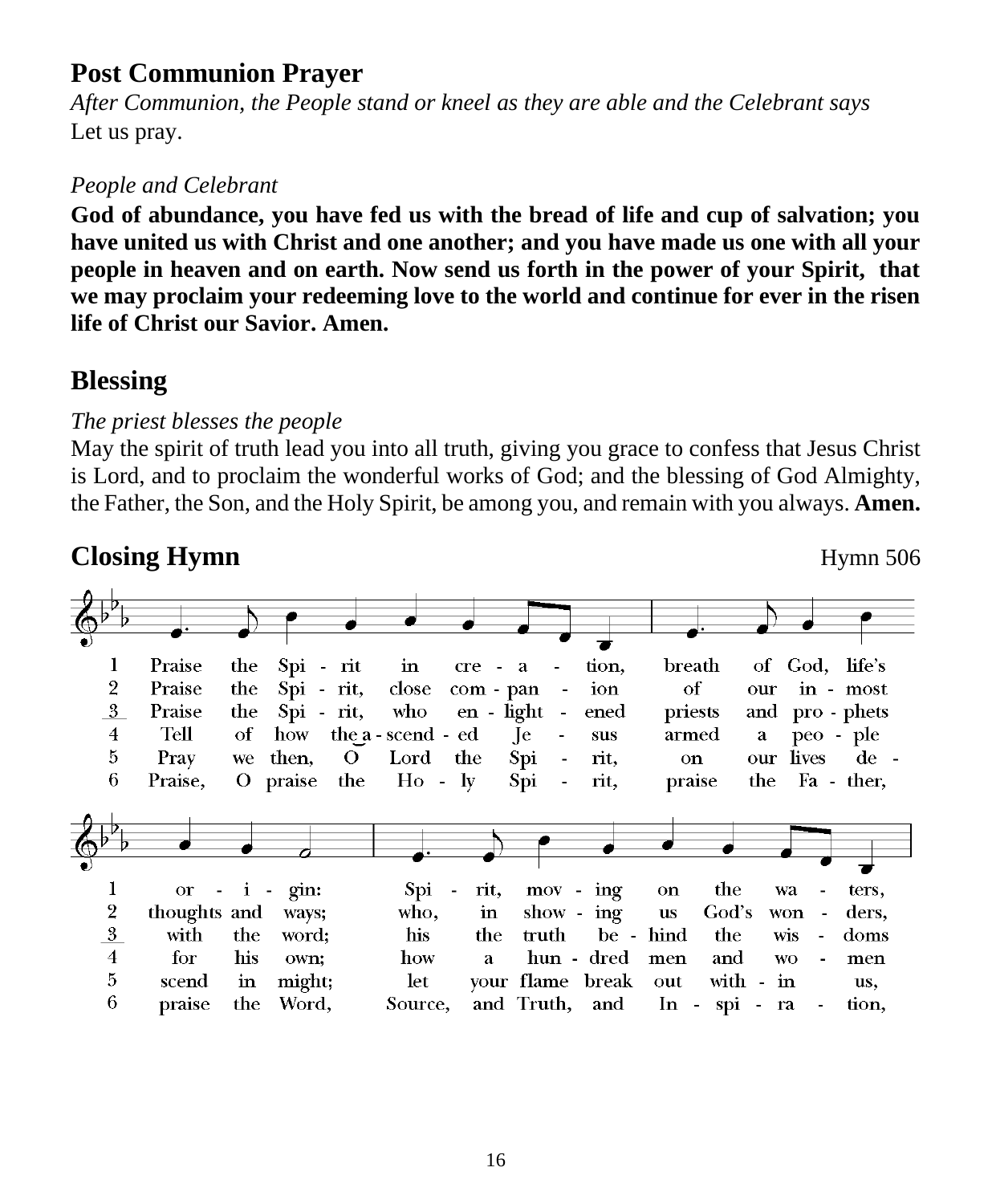|                |        |                                |                      |                        |             |              |                    |        |         | bo:                  |       |
|----------------|--------|--------------------------------|----------------------|------------------------|-------------|--------------|--------------------|--------|---------|----------------------|-------|
|                |        |                                |                      |                        |             | h o          |                    |        |         |                      |       |
|                |        |                                |                      |                        |             |              |                    |        |         |                      |       |
|                |        |                                | quick - ening worlds | to                     | life        | with $-$ in, |                    | source |         | breath<br>οf         | to    |
| $\overline{2}$ | is.    |                                | him - self           | the                    | power       | to           | gaze;              | and    |         | God's will,          | to    |
| $\frac{3}{2}$  | which  | as                             | yet                  | know                   | not         | our          | Lord;              | by     |         | whose love           | and   |
| $\overline{4}$ | turned | the                            | known                | world                  | $up -$      | side         | down,              | to.    |         | its<br>dark          | and   |
| 5              | fire   | our                            | hearts               | and                    | clear       | our          | sight,             | till,  |         | white - hot          | in    |
| 6              | Trin   | $\mathbf{i}$<br>$\overline{a}$ | $-$ ty               | in                     | $\bf{deep}$ | ac - cord:   |                    |        | through | voice<br>your        | which |
|                |        |                                |                      |                        |             |              |                    |        |         |                      |       |
|                |        |                                |                      |                        |             |              |                    |        |         |                      |       |
|                |        |                                |                      |                        | r.          |              |                    |        | o.      |                      | Å     |
|                |        |                                |                      |                        |             |              |                    |        |         |                      |       |
|                | aЩ     |                                | things breath - ing, |                        | life.       | $\mathbf{m}$ | whom               | aЩ     | lives   | be - gin.            |       |
| $\overline{2}$ | those  | who                            | lis                  | ten<br>$\blacksquare$  | by          | a            | still              | small  | voice   | con - veys.          |       |
| $\frac{3}{4}$  | power, | in                             | Je                   | sus<br>$\blacksquare$  | God         |              | him - self         | was    | seen    | and heard.           |       |
|                | fur -  | thest                          | cor                  | ners<br>$\blacksquare$ | by          | the          | wind               | of     | hea     | ven blown.<br>$\sim$ |       |
| $\bf 5$        | your   | $pos -$                        | ses                  | sion,<br>$\sim$        | we,         | too,         | set                | the    | world   | $a - light.$         |       |
| 6              |        | speaks with - in               |                      | <b>us</b>              | we,         |              | your crea - tures, |        | call    | you Lord.            |       |

Words: Michael Hewlett (b. 1916), alt. Music: *Finnian*, Christopher Dearnley (b. 1930)

## **Dismissal**

*Deacon* Let us go forth into the world rejoicing in the power of the Spirit. *People* **Thanks be to God.**

**Postlude** *Toccata and Grand Chorus on "Veni Creator"* Denis Bedard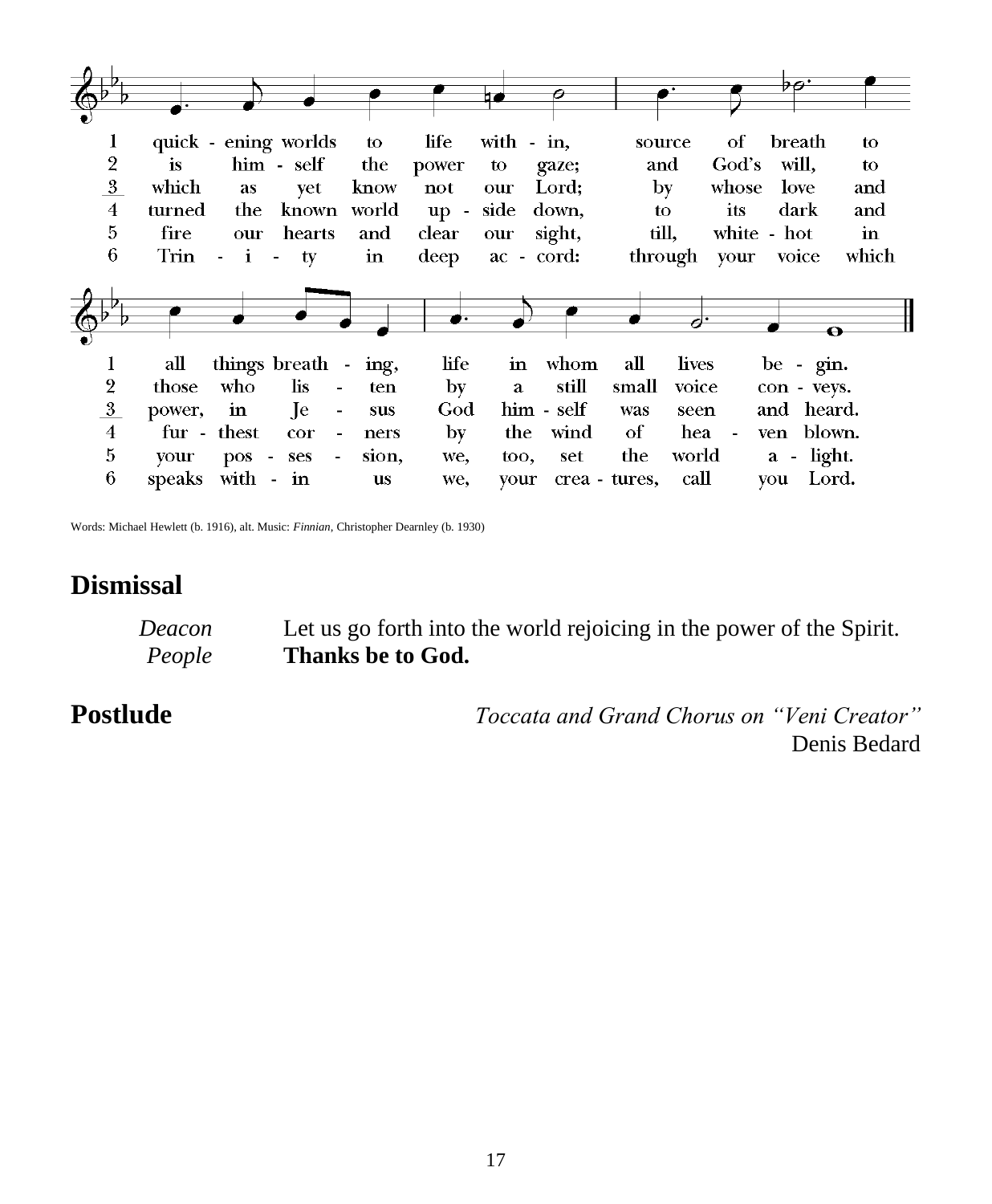## **St. Cross Prayer List**

*To add names to the prayer list, please go to www.stcross.org/pray.*

Continuing Prayers:

Bo, Autumn, Susan, Lindsey, Len, Karla, Lance, Sonia, Wanda, Jef, the people of Ukraine, Bitsy, Bea, Lizabeth, Jim, Emily, the Wright family, the Gerds family, Jon, Amanda, Jim, Jef, Janet, Kathy, Debbie, Lizabeth, Nick & Sonja

### For Healing:

Jerry, Michael, Dave, Muriel, Mike, Lisa, Matt, Mike, Kyla, Carter, Lisa, Brandon, Avela, Donna, Frank, Karla, Emily, Marina, Greg, Anthony, Barb, Lori, Ellie, Katie, Kevin, Deepak, Ellis, Don, Kaitlin, Will, Emily

For Peace/Comfort/Guidance/Those without a job at this time:

Michael, Terry, Elaine, Mona, Scott, Nick, Kyla, Elliot, Alex, Dan, Kim, Danny, Anthony, Allie, the Reznichek family

For Safe Travel: Kaitlin & Will, the Brownlie family

For Thanksgiving: For Tye's Graduation, and the Ministries of the Order of St. Luke the Physician, and Godly Play

For Those Who Have Died:

For Military Personnel: Jim, Marcus, Andrew, Jake, Jarod, Kenneth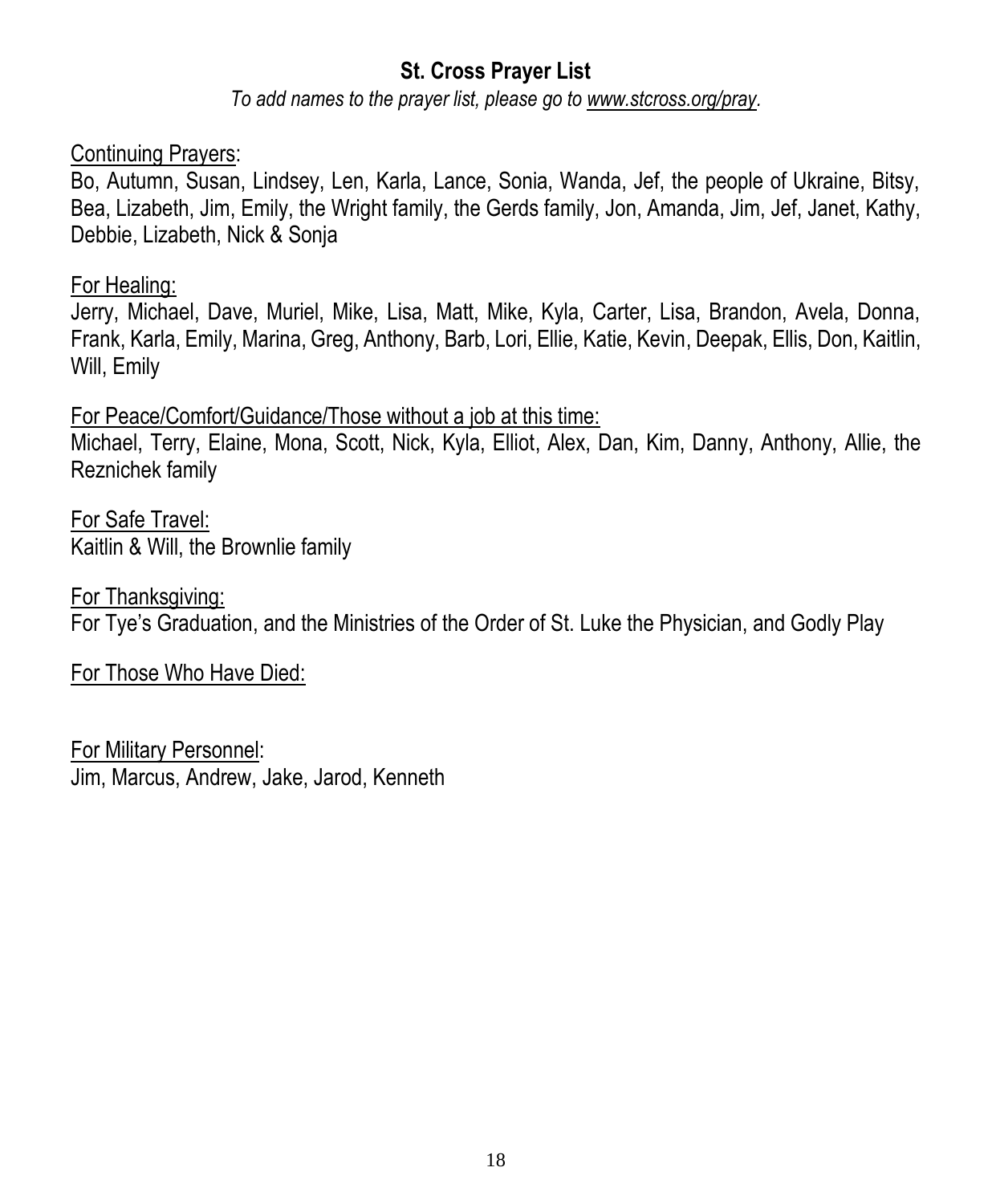## **Community News**

*Lectern Announcement and Community News Deadline is Wednesday at noon. Please email them to Trudy at [info@stcross.org](mailto:info@stcross.org)*

## **Adult Ed – June 2022**

6/5 Clergy Offering 6/12 A Time of Celebration

**New Meal Ministry -** We are partnering with St. Luke's Long Beach to assist with their shower program. We will be providing a morning meal on June 18th, August 20th, and Dec 17th. There are several ways you can help for our first meal on June 18th.

1. Serve the meal with us at St. Luke's in Long Beach on Saturday June 18th. 7am-9:30am.

2. Prep the meal with us at St Cross on Friday, June 17th, 3:00pm-6:00pm.

3. Bake homemade cookies and/or muffins, deliver to the church by Thursday June 16th.

4. Donate underwear and socks. The shower ministry supply shelves are running low. We will take up a collection and bring them with us on the day we serve the meal. Bring to the church by Thursday June 16th. To sign up, use the link in the weekly email or Email Rev. Josh [jpaget@stcross.org](mailto:jpaget@stcross.org)

**St. Cross Directory -** For the next two weeks we will have a table with a member of the hospitality committee with a hard copy of our next directory. **IF YOU DO NOT WANT TO BE INCLUDED** you need to either a) opt out online b) email connect@stcross.org to request an opt out c) let the person with the hard copy know. This hard copy will be available for the next two weeks. After that we hope to go to print and have something for you in July. Peace, Rev. Rachel+

**Lector and Intercessors -** We will have a training on June 12 for ALL continuing lectors and intercessors after the 10 am service. Please plan to attend.

**Vacation Bible School - July 11-15.** This year's theme is "Food Truck Party" where we will be On a Roll with God. Register at: https://www.stcross.org/vacation-bible-school-vbs/ **Registration will close TODAY June 5**. If you have any questions, please contact Rev. Stephen at ssmith@stcross.org

# **Upcoming Events**

| June 20           | OFFICE CLOSED         |
|-------------------|-----------------------|
| June 21           | <b>Vestry Meeting</b> |
| June 29           | Laundry Love          |
| July 4            | OFFICE CLOSED         |
| <b>July 11-15</b> | VBS                   |